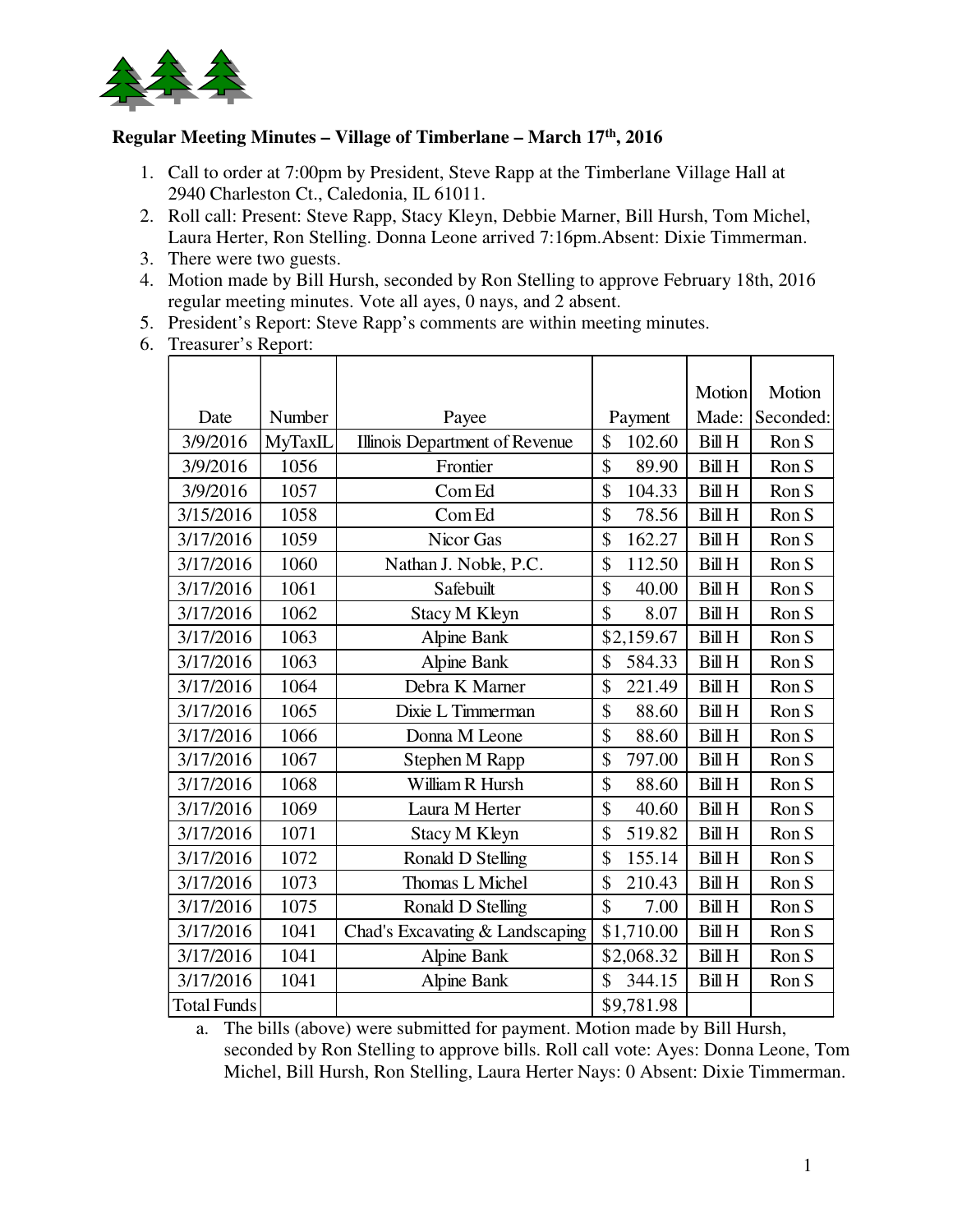- b. Motion made by Laura Herter, seconded by Donna Leone to approve February 2016 Treasurer's Report. Vote all ayes, 0 nays and 1 absent.
- 7. Committee Reports
	- a. Finance
		- i. Guest Jen Krueger from Lauterbach & Amen, LLP introduced the Timberlane Village Financial audit for 2015. The analysis on governmental activities they provided showed positive feedback on a healthy financial outlook. When approved it will be on the village website. Motion made by Bill Hursh, seconded by Tom Michel to approve the Village of Timberlane Annual Financial Report for 2015 subject to a date change on 1 page and on the management letter. Vote all ayes, 0 nays, and 1 absent.
		- ii. Stacy Kleyn encountered yet more problems with the IL Funds into US Bank transfers into checking accounts and auto-deposits that were resolved.
	- a. Planning and Zoning
		- i. Independent Inspections is now called Safe Built in Waukesha, WI and the village inspector recently retired. Steve Rapp asked the board investigate other firms as well. Motion made by Laura Herter, seconded by Ron Stelling to allow Bill Hursh to investigate options for building inspections for the village. Vote all ayes, 0 nays, and 1 absent.
	- c. Roads/Highways/Bridges
		- iii. No culvert permits issued.
		- iv. Boone Lake has offered to clean up road debris on Dawson Lake road.
		- v. Steve Rapp received the annual letter from Rich Lunden to order road salt for 2016 – 2017 season. Steve Rapp will request an order of 125 tons from IDOT thorough the Boone County highway department. Last season the village ordered 150 tons and used 67 tons.
		- vi. Steve Rapp mailed a letter to resident at Caledonia and Dawson Lake roads to assist in improving visibility at the corner.
		- vii. Tom Michel and Ron Stelling are replacing the broken post and street sign in Hidden Grove subdivision.
	- b. Village Hall
		- i. Motion made by Laura Herter, seconded by Tom Michel to approve Heritage Ground Care for village lawn care services for 2016. Vote all ayes, 0 nays, and 1 absent.
- 8. Old Business
	- a. Resident guest, Bob Whalen, is requesting the village's support in a mosquito abatement program this summer to combat diseases. Bob compared two suppliers and Steve Rapp received two quotes that the trustees discussed: Skeeter Beater 12 application for \$5,040. Clarke Mosquito 12 applications plus 1 pellet treatment for \$5,448. The village opted to control the spraying time, the water basins and road map. Trustees deferred a decision to the next meeting.
- 9. New Business
	- a. None
- 10. Actions from previous meetings: